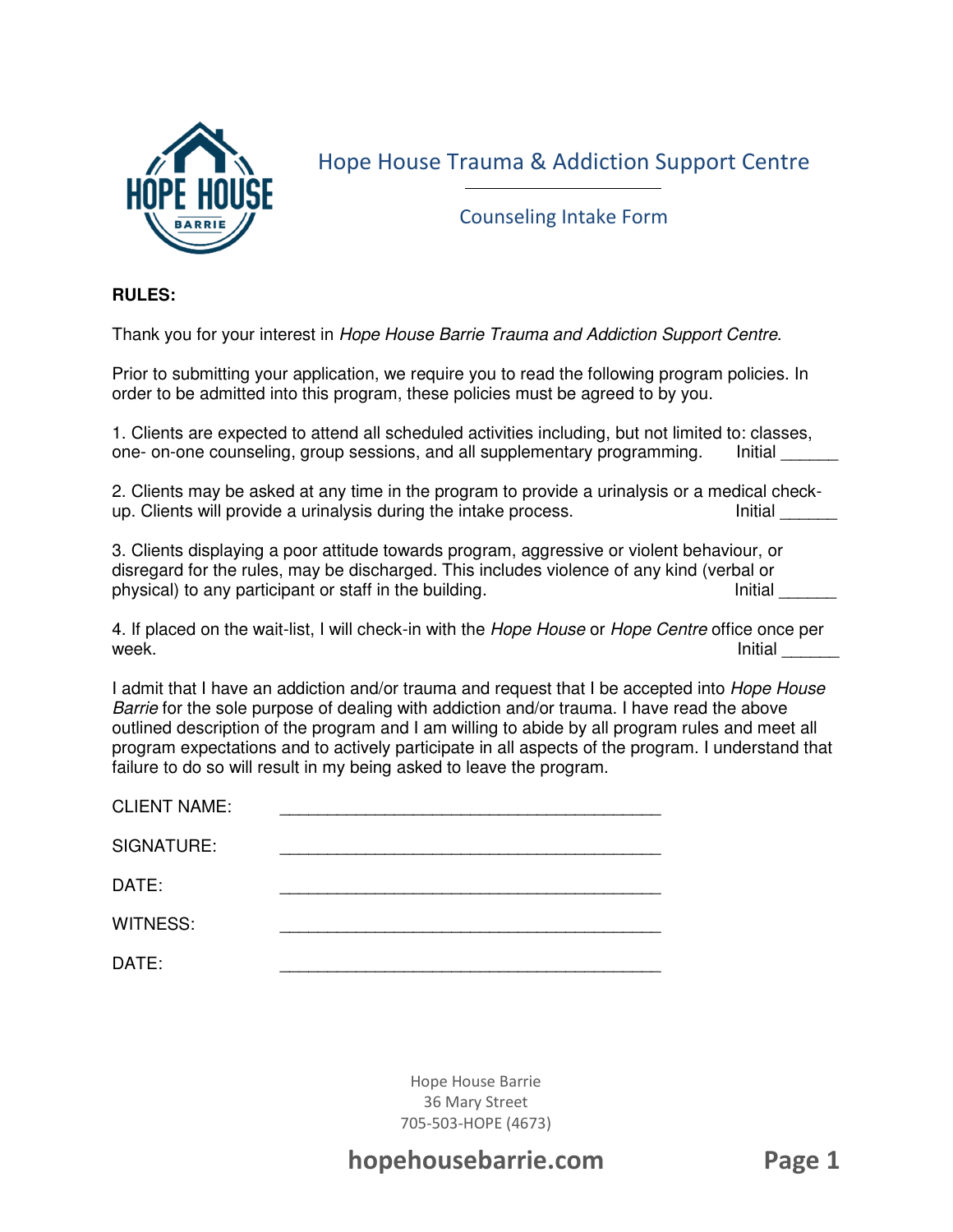### **CONSENT FOR RELEASE OF CONFIDENTIAL INFORMATION:**

I hereby authorize Hope House Barrie to release and/or obtain information from the following agencies/persons listed below:

I recognize that information may be shared, as required, with other team members and programs within Hope Barrie. In addition, confidential information will be shared without written consent if child abuse is suspected, records are subpoenaed, or clients are felt to be a threat to their own or another individual's health and/or safety.

\_\_\_\_\_\_\_\_\_\_\_\_\_\_\_\_\_\_\_\_\_\_\_\_\_\_\_\_\_\_\_\_\_\_\_\_\_\_\_\_\_\_\_\_\_\_\_\_\_\_\_\_\_\_\_\_\_\_\_\_\_\_\_\_\_\_\_\_\_\_\_\_\_\_\_\_

I hereby waive any and all claims against Hope House Barrie, employees and agents for all purposes whatsoever arising from the disclosure of this information.

| <b>CLIENT NAME:</b> | <u> 1989 - Johann Barbara, martxa alemaniar a</u>                                                                     |                          |
|---------------------|-----------------------------------------------------------------------------------------------------------------------|--------------------------|
| SIGNATURE:          | <u> 1989 - Johann John Stone, markin film yn y brening yn y brening yn y brening yn y brening yn y brening yn y b</u> | DATE: __________________ |
|                     |                                                                                                                       | DATE: __________________ |
|                     |                                                                                                                       |                          |
|                     | ACCEPTED DELAYED INTAKE   REFERRED   DENIED                                                                           |                          |
|                     | ASSESSMENT NOTES (OFFICE STAFF ONLY):                                                                                 |                          |
|                     |                                                                                                                       |                          |
|                     |                                                                                                                       |                          |
|                     |                                                                                                                       |                          |

Hope House Barrie 36 Mary Street 705-503-HOPE (4673)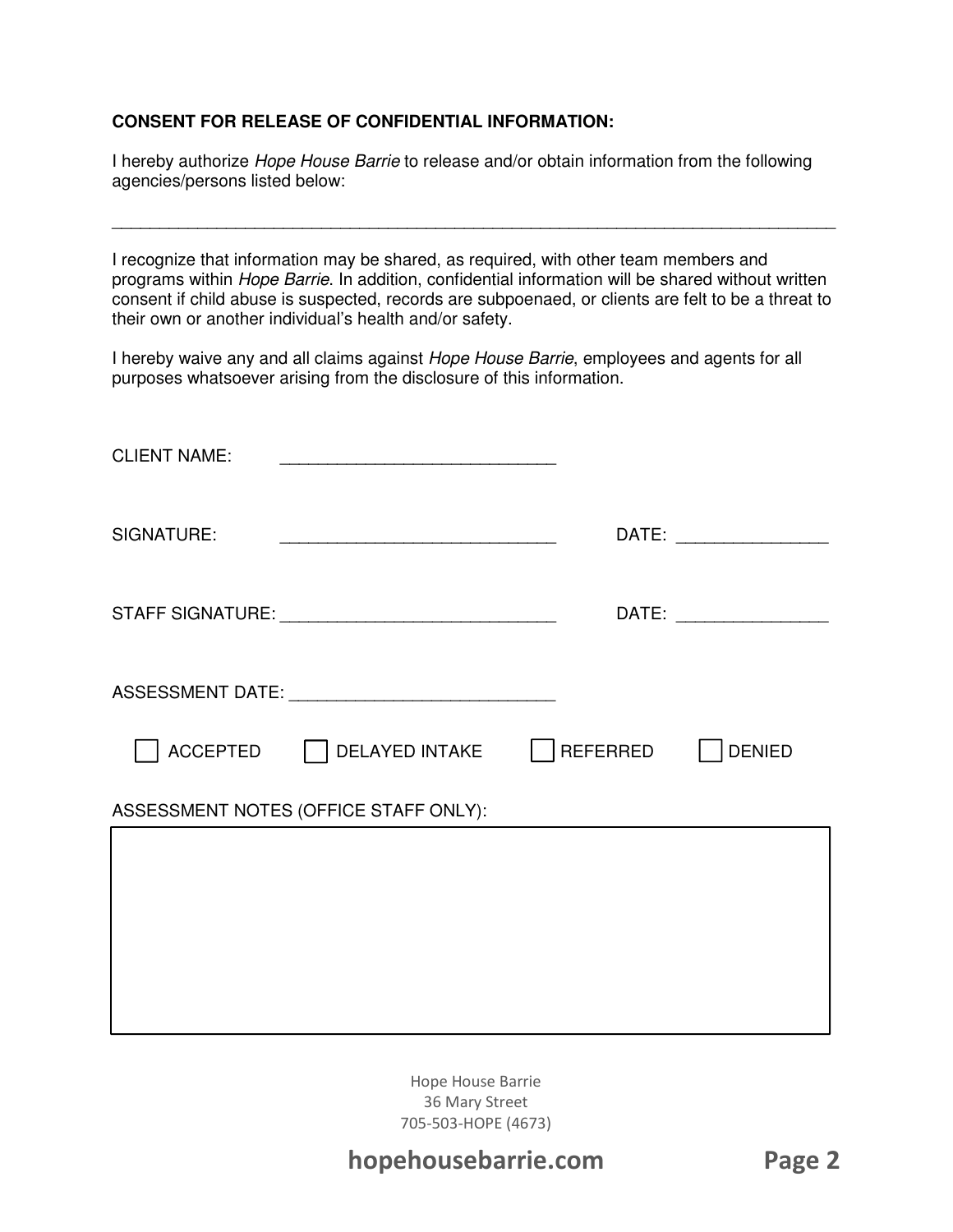#### **GENERAL INFORMATION:**

| DATE OF BIRTH:                      | GENDER: MALE FEMALE                                                                                           |
|-------------------------------------|---------------------------------------------------------------------------------------------------------------|
| <b>CELL PHONE NUMBER:</b>           |                                                                                                               |
| <b>HOME PHONE NUMBER:</b>           |                                                                                                               |
| <b>ADDRESS:</b>                     |                                                                                                               |
|                                     |                                                                                                               |
| EMAIL:                              |                                                                                                               |
| <b>RELATIONSHIP STATUS:</b>         | NEVER LEGALLY MARRIED   LEGALLY MARRIED<br>SEPARATED, BUT STILL LEGALLY MARRIED<br><b>DIVORCED</b><br>WIDOWED |
| DO YOU HAVE CHILDREN?               | <b>YES</b><br>$\vert$ $\vert$ NO<br><b>HOW MANY?</b> ________                                                 |
|                                     |                                                                                                               |
|                                     |                                                                                                               |
|                                     |                                                                                                               |
| <b>ONTARIO WORKS / ODSP WORKER:</b> |                                                                                                               |

Hope House Barrie 36 Mary Street 705-503-HOPE (4673)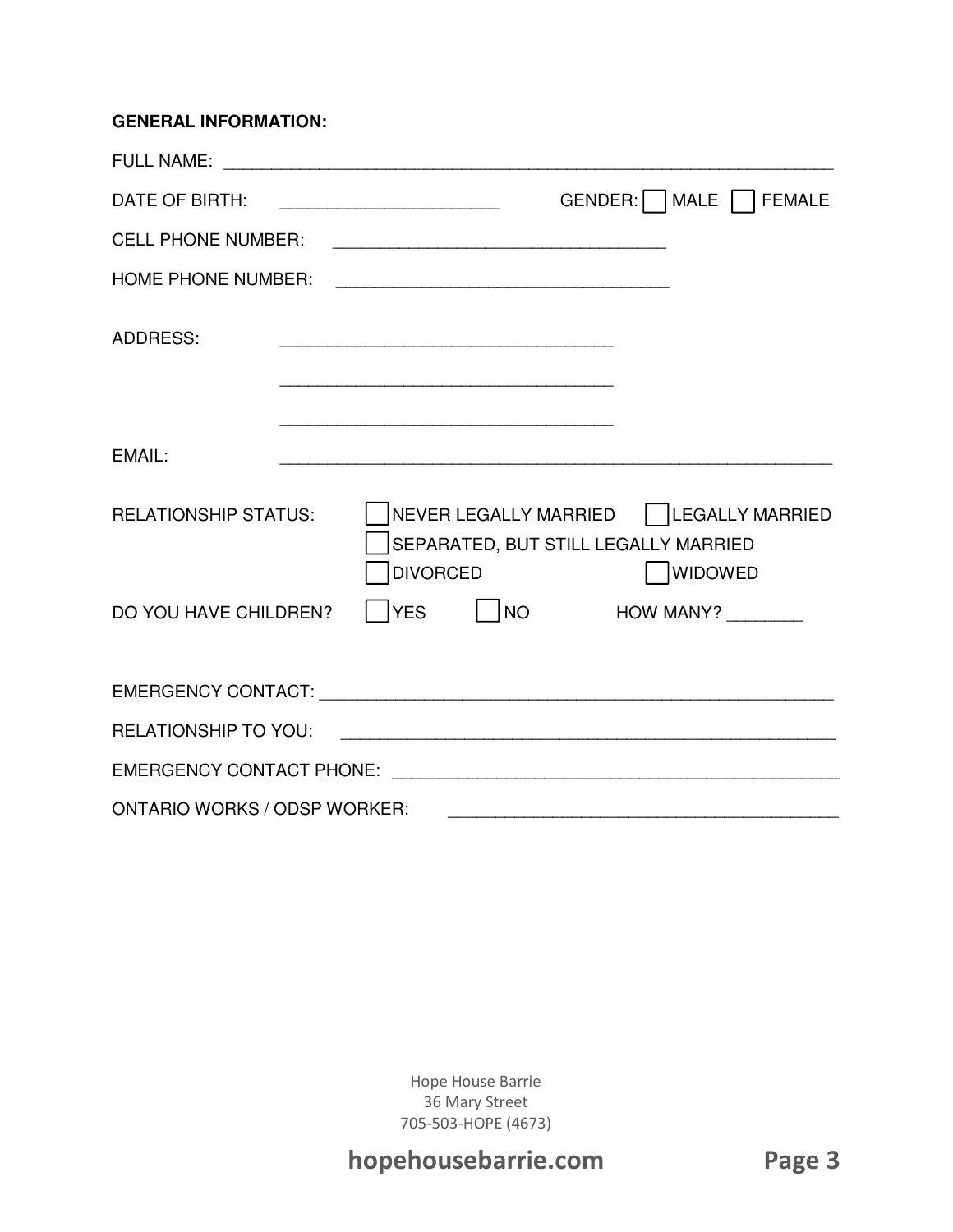## **LEGAL INFORMATION:**

| ARE YOU INVOLVED WITH FAMILY CONNEXIONS (formerly Children's Aid Society)? |
|----------------------------------------------------------------------------|
| <b>CAS WORKER:</b>                                                         |
| DO YOU HAVE VISITATION SCHEDULE WITH YOUR CHILDREN? _____________          |
| HAS C.A.S. REQUIRED YOU TO GO TO TREATMENT?                                |
| HAVE YOU EVER BEEN ARRESTED?                                               |
|                                                                            |
|                                                                            |
|                                                                            |
|                                                                            |
| PLEASE LIST ALL PAST CHARGES:                                              |
|                                                                            |
| <b>UPCOMING COURT DATES:</b>                                               |
| DO YOU HAVE A NO CONTACT ORDER AGAINST ANYONE, OR DOES ANYONE HAVE A       |
| HAVE YOU EVER HAD ANY GANG AFFILIATIONS? PAST OR CURRENT. ______________   |
| ARE YOU ON PROBATION OR PAROLE?                                            |
| PROBATION / PAROLE OFFICER NAME:                                           |
| <b>PROBATION / PAROLE OFFICER PHONE:</b>                                   |
| LAWYER:<br>PHONE: _________________________                                |

Hope House Barrie 36 Mary Street 705-503-HOPE (4673)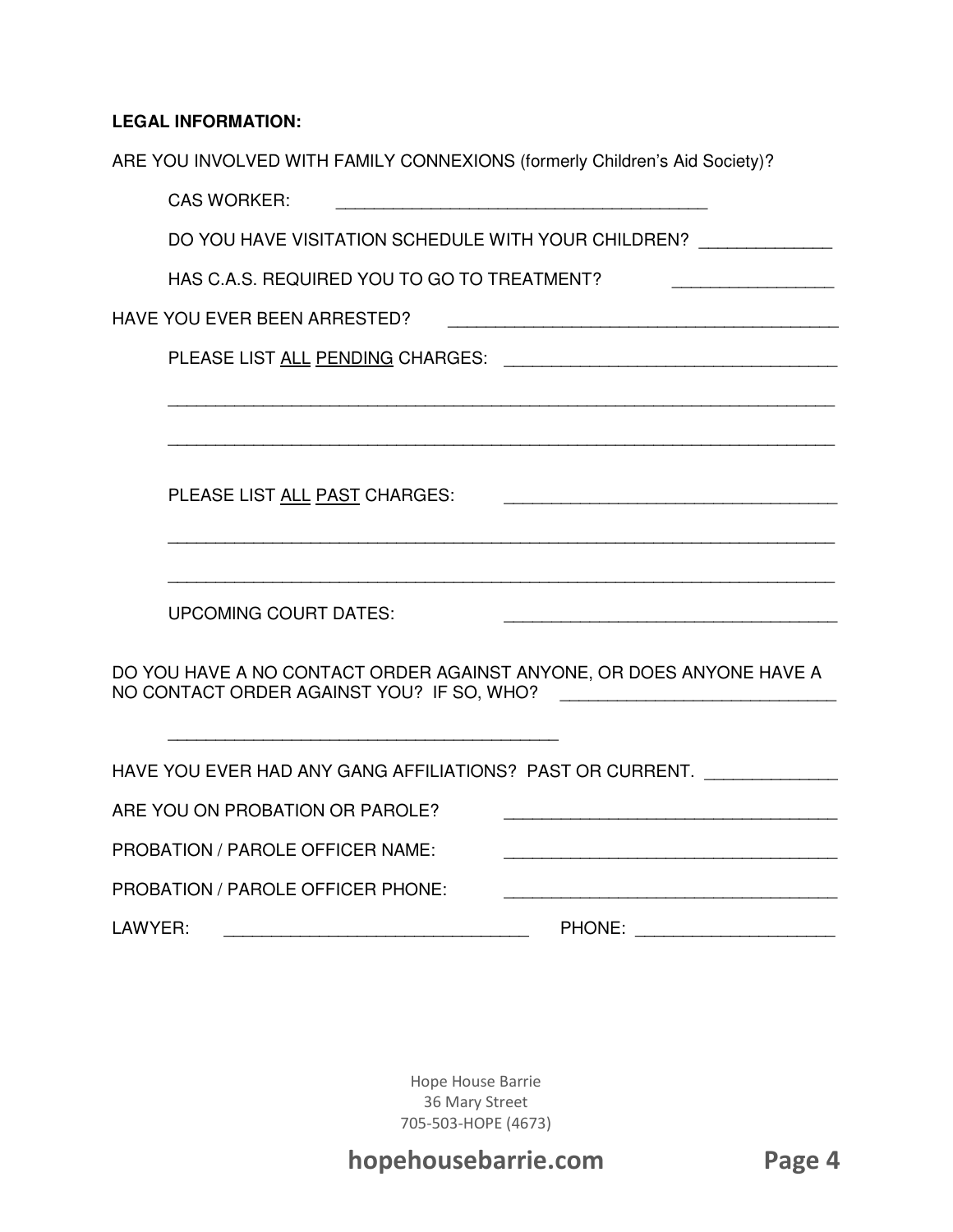### **DRUG / ALCOHOL HISTORY:**

| ARE YOU CURRENTLY IN DETOX?                                                         |           | <b>YES</b> | <b>NO</b> |            |           |
|-------------------------------------------------------------------------------------|-----------|------------|-----------|------------|-----------|
| ARE YOU CURRENTLY IN ANOTHER TREATMENT PROGRAMME?                                   |           |            |           | <b>YES</b> | <b>NO</b> |
| HAVE YOU EVER ATTENDED A FAITH-BASED PROGRAMME?                                     |           |            |           | <b>YES</b> | <b>NO</b> |
| <b>HAVE YOU EVER BEEN TO:</b>                                                       |           |            |           |            |           |
| <b>YES</b><br>AA?                                                                   | <b>NO</b> |            |           |            |           |
| YES<br>NA?                                                                          | NO        |            |           |            |           |
| <b>YES</b><br>CR?                                                                   | <b>NO</b> |            |           |            |           |
| OR ANOTHER 12-STEP PROGRAMME?                                                       |           | <b>YES</b> | <b>NO</b> |            |           |
| HAVE YOU EVER COMPLETED DETOX OR ANOTHER PROGRAMME?   YES<br><b>WHERE AND WHEN?</b> |           |            |           |            | <b>NO</b> |
| <b>FIRST DRUG OF CHOICE:</b>                                                        |           |            |           |            |           |
| <b>SECOND DRUG OF CHOICE:</b>                                                       |           |            |           |            |           |
| THIRD DRUG OF CHOICE:                                                               |           |            |           |            |           |
| <b>LAST TIME YOU USED:</b>                                                          |           |            |           |            |           |
| DO YOU HAVE ISSUES WITH GAMBLING?   YES                                             |           |            | <b>NO</b> |            |           |
|                                                                                     |           |            |           |            |           |
|                                                                                     |           |            |           |            |           |

Hope House Barrie 36 Mary Street 705-503-HOPE (4673)

\_\_\_\_\_\_\_\_\_\_\_\_\_\_\_\_\_\_\_\_\_\_\_\_\_\_\_\_\_\_\_\_\_\_\_\_\_\_\_\_\_\_\_\_\_\_\_\_\_\_\_\_\_\_\_\_\_\_\_\_\_\_\_\_\_\_\_\_\_\_\_\_\_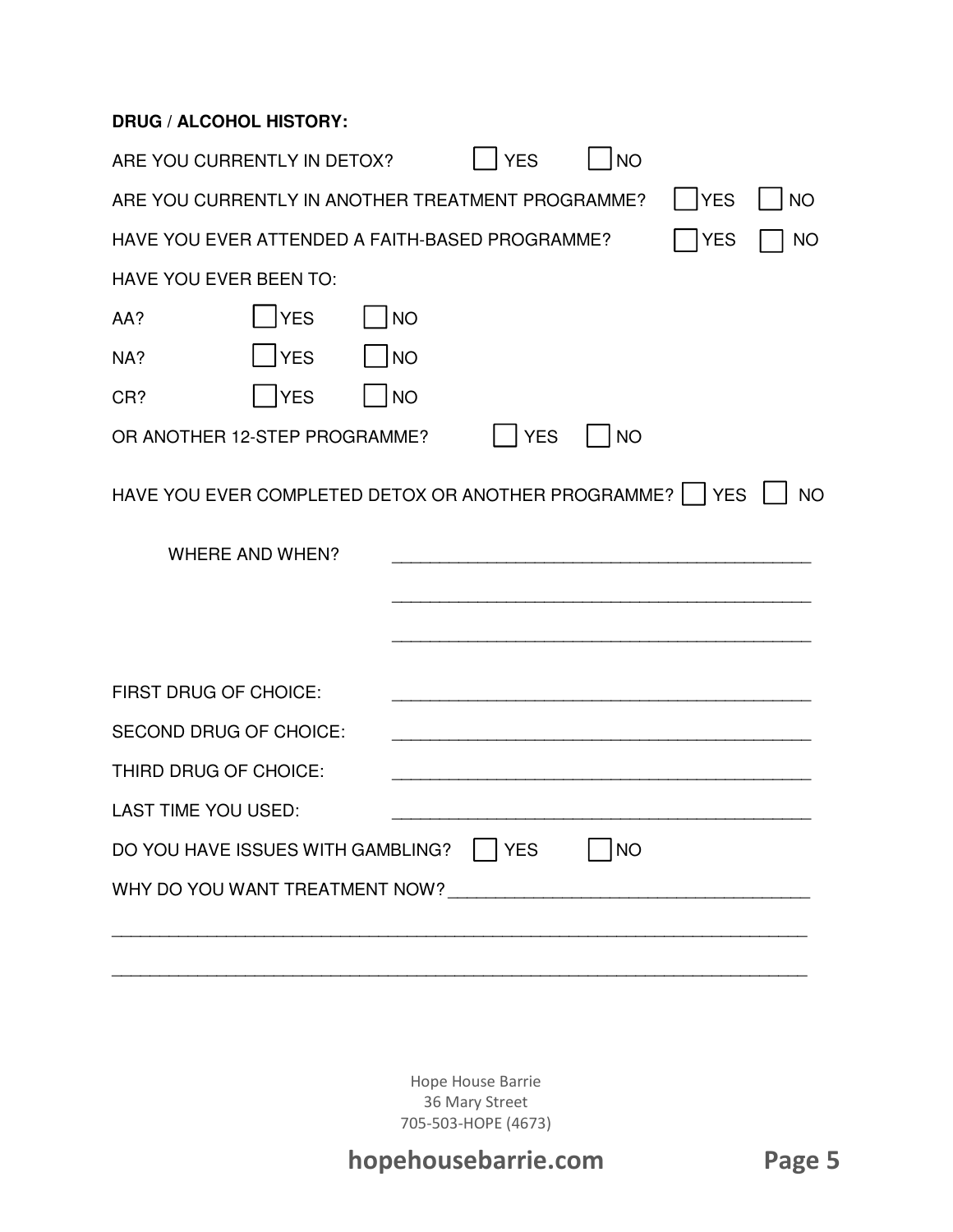### **MEDICAL INFORMATION:**

| DO YOU CURRENTLY HAVE A FAMILY DOCTOR?<br>NAME OF FAMILY DOCTOR:<br><b>ADDRESS:</b><br><b>PHONE NUMBER:</b> | $ $ $ $ YES | <b>NO</b> |
|-------------------------------------------------------------------------------------------------------------|-------------|-----------|
|                                                                                                             |             |           |
| DESCRIBE ANY MEDICAL CONCERNS (INCLUDING ANY ILLNESSES &/OR MEDICAL<br><b>CONDITIONS THAT YOU HAVE):</b>    |             |           |
| ANY SEVERE ALLERGIES REQUIRING AN EPI-PEN?<br>IF YES, WHAT ARE THEY AND DATE OF DIAGNOSIS?                  | YES         | <b>NO</b> |
| CURRENT BLOOD PRESSURE:                                                                                     |             |           |

Hope House Barrie 36 Mary Street 705-503-HOPE (4673)